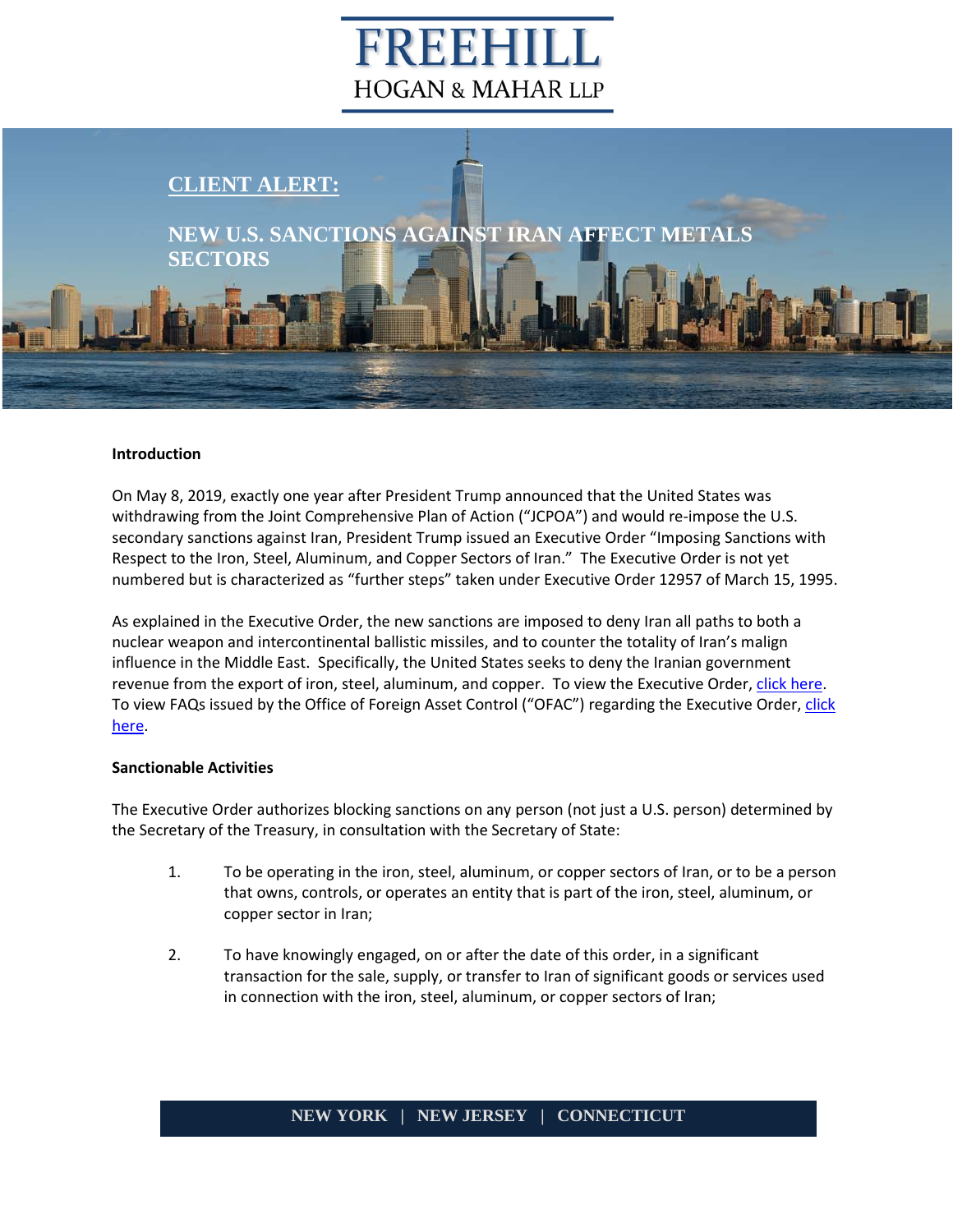- 3. To have knowingly engaged, on or after the date of this order, in a significant transaction for the purchase, acquisition, sale, transport, or marketing of iron, iron products, aluminum, aluminum products, steel, steel products, copper, or copper products from Iran;
- 4. To have materially assisted, sponsored, or provided financial, material, or technological support for, or goods or services in support of any person whose property and interests in property are blocked pursuant to this section; or
- 5. To be owned or controlled by, or to have acted or purported to act for or on behalf of, directly or indirectly, any person whose property and interests in property are blocked pursuant to this section.

Under the Executive Order, vessel owners now risk having their property blocked should they "transfer" to or from Iran significant goods or services used in connection with the iron, steel, aluminum, or copper sectors of Iran. Such goods would no doubt include coking coal transported to Iran for use in steel plants. In addition, blocking sanctions can be imposed for the transfer from Iran of any products produced by the iron, steel, aluminum, or copper sectors of Iran. Typically, OFAC blocks a person's property and interest in property by designating the person on the U.S. SDN List.

## **Foreign Financial Institutions**

The Executive Order provides that foreign financial institutions may also be subject to restrictions with respect to opening or maintaining correspondent accounts in the U.S. if it is determined that the foreign financial institution has, on or after the date of the Executive Order, knowingly conducted or facilitated any significant financial transaction:

- 1. For the sale, supply, or transfer to Iran of significant goods or services used in connection with the iron, steel, aluminum, or copper sectors of Iran;
- 2. For the purchase, acquisition, sale, transport, or marketing of iron, iron products, aluminum, aluminum products, steel, steel products, copper, or copper products from Iran; or
- 3. For or on behalf of any person whose property and interests in property are blocked pursuant to this order.

## **Wind-Down Period**

According to FAQ 667, the Executive Order became effective immediately upon signing on May 8, 2019. However, the FAQ 668 explains that persons engaged in sanctionable transactions under the Executive Order will have a 90-day period to wind down those transactions without exposure to sanctions under the Executive Order, if those transactions pre-dated May 8, 2019. However, the FAQ advises that entering into new business that would be sanctionable under the Executive Order after May 8, 2019 *will not* be considered wind-down activity and could be sanctioned even during the wind-down period.

#### **Summary**